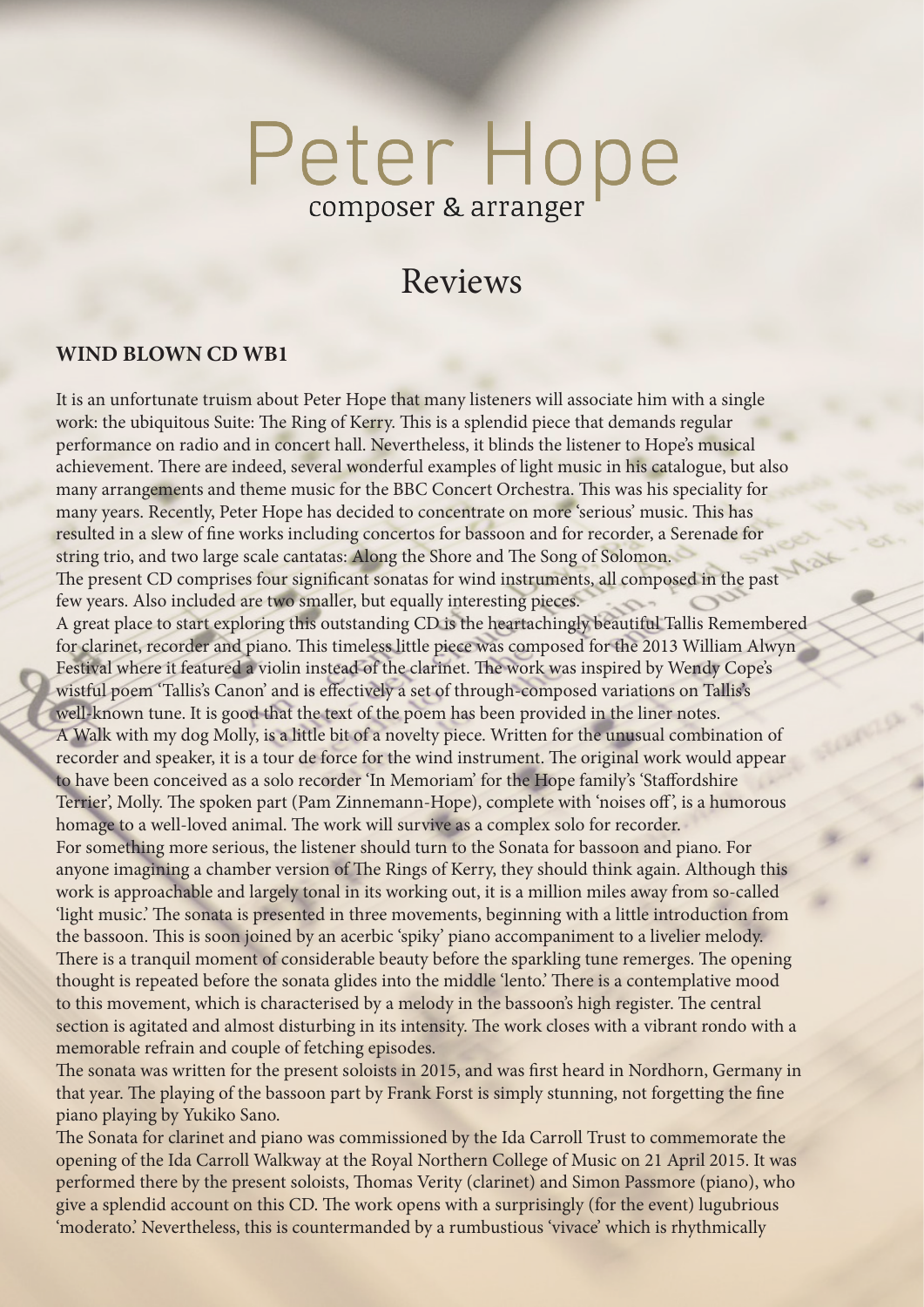interesting and technically demanding. The liner notes explain that the final movement, 'Freely, Allegro' is subtitled 'The Clarinettist on the Roof.' It has, we are told without explanation, a 'Klezmer' feel. The allusion is to the 1960s musical Fiddler on the Roof, in this case substituted by the clarinettist. The word 'Klezmer' is a Yiddish catch-all word for a style of music deriving from the Ashkenazi Jewish communities in Eastern Europe and Russia. The music, as a genre and in Hope's piece, covers a wide range of moods 'from soulful to energetic.'

It comes hardly as a surprise to discover that the Recorder Sonata was written for John Turner. Peter Hope acknowledges that Turner has 'encouraged the composition of many new works for recorder written in a wide variety of musical styles and thereby encouraged many composers.'

The middle movement was written before the outer ones. This was premiered at St Marys' Church, Stockport during a memorial service on 23 April 2016 for the historian Nicholas Henshall, who had died in September 2015. It is a threnody that exploits a straightforward musical form and perfectly poised melody. The opening largely introspective 'fantasia' develops into a lyrical mood with some very romantic sounding piano accompaniment. There is a more animated episode before the thoughtful mood is restored. The last movement is a technically challenging 'moto perpetuo.' The soloist must play both treble and tenor recorders during a brief interlude, whilst the coda played on the descant recorder. It is a movement infused by jazz, a hornpipe and sheer vibrancy of rhythm and melody.

The opening work on this CD is the oldest, and in my opinion the best. The Sonata for oboe and piano was composed in 2009, once again for the Ida Carroll Trust. It was written in memory of Lady Barbirolli to celebrate her life and work. Evelyn Rothwell was born in 1911 and became one of the most celebrated oboists of her generation. In 1939 she married Sir John.

The Sonata opens with a long, almost melancholic movement signed 'moderato.' It is one of deepest pieces that I have heard from Hope's pen. The mood changes with a dynamic scherzo presenting a satisfyingly contrasting trio. But even here, the mood is sad and reflective. Soon, the piece changes from that of remembrance to celebration in the final jazzy 'eight in the bar' number that Hope declares nods to his 'semi-pro band playing' during the 1940s. It is a very subtle bit of pastiche. Lady Barbirolli would have been delighted with this impressive tribute to her art both as a composition and as performed here by Richard and Janet Simpson. It is a sonata that ought to be in every oboist's repertoire.

As noted in the body of the review, the playing is superb. The liner notes by the composer are essential reading. Biographies of the recitalist and Peter Hope are included. The sound experience is perfect. The sleeve art, by Robert Callahan is a splendid impression of the high Pennines overlooking a lamplit town - in my interpretation.

This new CD devoted to the music of Peter Hope is a 'must' for all enthusiasts of wind instruments and modern British music at its very best. All four sonatas are valuable additions to the repertoire. They balance approachability with considerable technical demands on the players. But most important of all, each one is a vital work that moves, impresses, inspires and is totally memorable. John France: MusicWeb International

# **Review from Fanfare in the USA: WB2**

Given Peter Hope's long career as an arranger, orchestrator, and composer of light and commercial music, it should come as no surprise that the sonatas on this recording are colorful, entertaining, and an eminently pleasant way to spend an hour. Moreover, Hope has stayed true to the conception of the sonata as a chamber work, a collaboration between equals that is as rewarding for the performers as it is for the audience.

The disc opens with a sonata for oboe and piano, played by Richard Simpson and Janet Simpson, respectively. The evocative music is reminiscent of a film score, though one might wish for a bit more ebb and flow in the lyrical sections, especially from the oboe. The recording balances the two players well, but in doing so some of the oboe's richness may have been lost. A jazz-inflected finale shows off tight ensemble playing, the piano's walking bass lines dovetailing seamlessly with oboe obbligatos and riffs. The Clarinet Sonata that follows is cast in the same mold, with a lyrical opening movement and a vernacular-styled finale, this time swapping a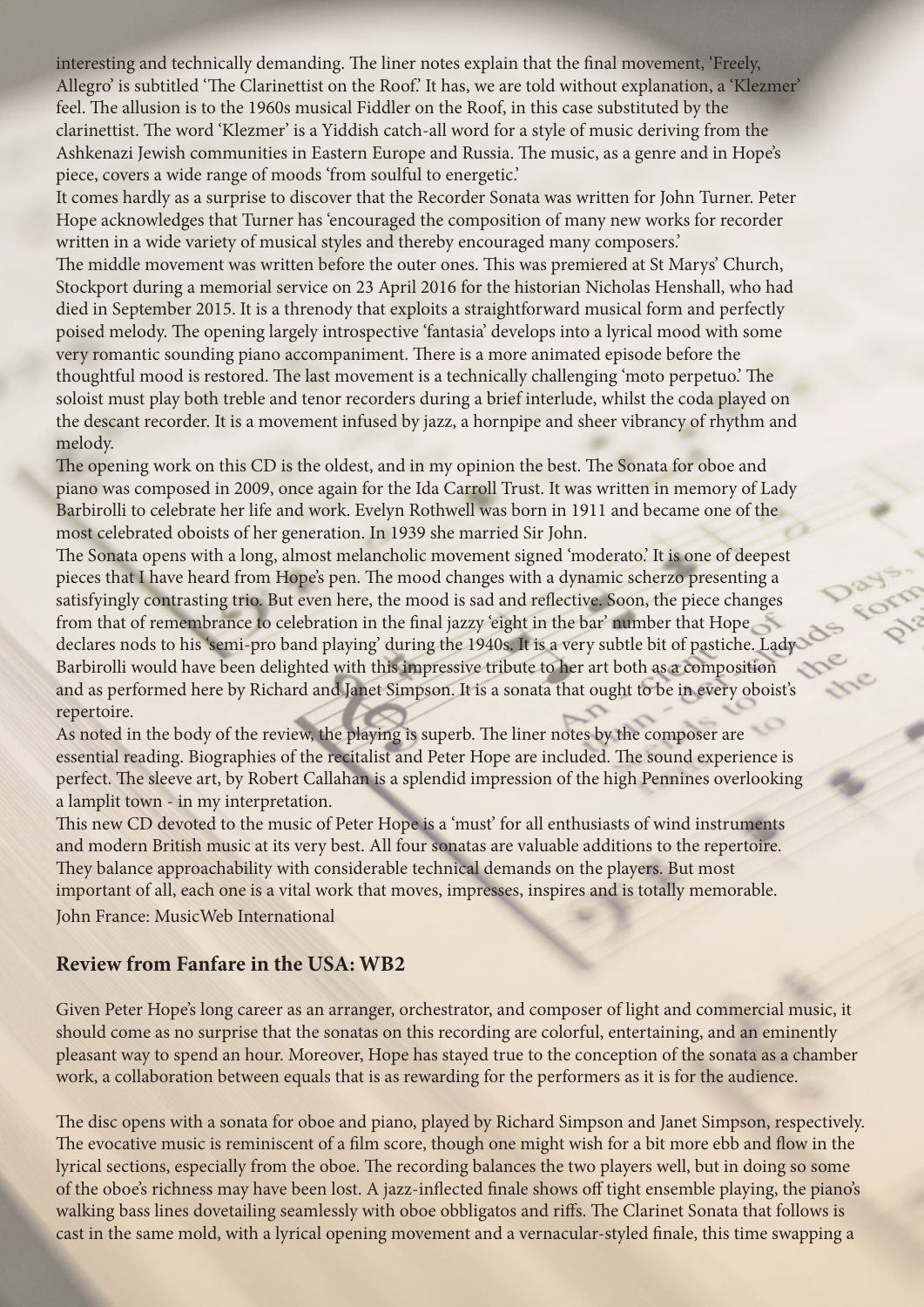jazz idiom for that of a Klezmer band. As with the oboe, it seems that the clarinet's sound has been restricted in the recording or mixing in the service of a balanced recording, but this does Thomas Verity a disservice, cutting off the highs and lows of his dramatic phrasing, especially in the third movement's Klezmer-inspired inflections and ebullient passagework.

The Recorder Sonata is perhaps the most interesting work on the program, in part because of the various textural contrasts and the relative novelty of hearing a recorder in modern repertoire. Hope's orchestrations are especially noteworthy here. He is sensitive to the dynamic constraints of the recorder, using creative —almost Impressionistic—voicings in the piano that never obscure Turner's delicate, subtle playing. Turner's virtuosity is also on display in the third movement, which features descant, treble, and tenor recorders and a number of difficult technical passages. Frank Forst and Yukiko Sano turn in a restrained performance of the Bassoon Sonata, and Forst's lyrical lines are mournful without being sappy. Some of the articulations in the finale are a touch pecky, but this does not detract significantly from the excellent technical execution.

The final two works on the program are not sonatas as such. Tallis Remembered is a short set of variations for (in this version) recorder, clarinet, and piano (Passmore), inspired by Wendy Cope's poem "Tallis's Canon," which is reproduced in the liner notes. Verity's silken clarinet presents Tallis's well-known canon in a manner that recalls Copland's Appalachian Spring. Clarinet and recorder intertwine with variations and obbligato lines. The only distraction in an otherwise smooth performance comes at 1:40, when Verity's arpeggios outline the harmonic progression a little too percussively. The disc closes with a whimsical piece for solo treble recorder and speaker (Pam Zinnemann-Hope), A Walk with my Dog, Molly. The recorder's "walking tune" acts as a ritornello amid rhapsodic episodes, which are punctuated by vocal interjections that one might accompany a walk with one's dog, including an exhortation to "stop chasing the cat."

Although all the performances on this disc are more than competent, it is Peter Hope's music that is the main attraction, tuneful, inventive, and accessible; the works on this recording are welcome contributions to the wind repertoire. Certainly on the lighter side, they were wholly successful at brightening my day, a reminder of why we need this kind of music. I suspect Mr. Hope would not take offense at my assessment. James V. Maiello (Fanfare)

### **WIND BLOWN WB3**

Peter Hope (born 1930) is an English composer and arranger of songs who also writes occasional accompaniment for radio and other commercial endeavors. His music is tuneful, harmonically lush or pungent as appropriate but always comfortingly tonal, unpretentious, and likable—all these qualities enhanced by his characteristic use of vernacular dance rhythms. I didn't find any string quartets or symphonies by Hope on recordings, and I don't know whether he's ventured into such more ambitious genres. But he appears on a half-dozen or so CDs, including a collection of his serenades, dance sequences, and divertimentos for smallish ensembles on Dutton 7192 that Paul Cook liked (M/J 2008), finding them akin to Malcolm Arnold's efforts for similar forces. Hope also shows up on various anthologies of orchestral "English light music" This new release of Hope's recent music on Divine Art includes four sonatas for wind instruments: one each for oboe, clarinet, recorder, and bassoon, each with piano and cast in three well-contrasted movements, with lengths from 11 to 15 minutes. Two short items fill out the program: Tallis Remembered for clarinet, recorder, and piano and A Walk with my Dog, Molly for speaker and recorder. Allegros are light-footed and breezy, with many (sometimes whimsical) borrowings from popular styles; moderatos and andantes are lilting and pastoral, some shaded with wistful melancholy, some interweaving more active dance interludes into the slower tempos.

 A good portion of this music is quite fetching—for example, the 5-minute first movement of the clarinet sonata; much of it is clever; and all of it is shapely, idiomatic, and ingratiating. The piano writing and exchanges between accompaniment and solo instrument are models of clarity and effectiveness; listen, for instance, to the sparkling interplay in the oboe sonata's vivace or the tender central section of clarinet sonata's scherzo that hauntingly recalls (could this be intentional?) the gorgeous clarinet sonatina of Douglas Lilburn. And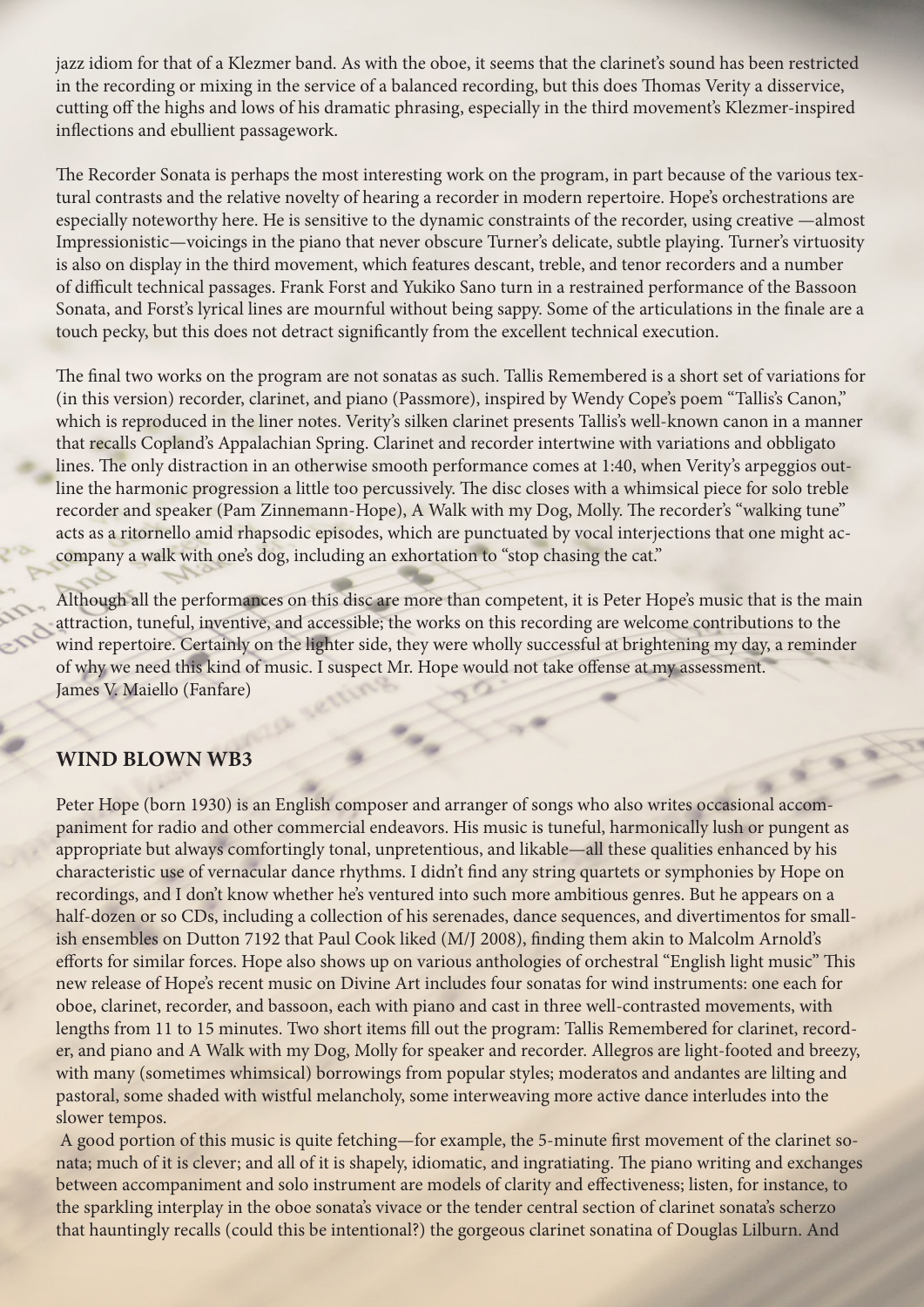there's plenty of variety, as Hope obviously enjoys displaying his versatility; why else would he finish off the clarinet sonata with a klezmer-style portrait of 'The Clarinetist on the Roof' that first dances, then muses quietly in the darkness? Performances are sensitive and polished and sonics clear, clean, and realistic. Wind players and listeners drawn to their repertoire will find much of interest in these unpretentious and enjoyable sonatas.

Bradley Lehman (American Record Guide)

# **WIND BLOWN WB4**

The British composer Peter Hope, now 86, has distinguished himself mainly as an arranger and composer of light music - he also wrote the title music for the BBC News, which was used for 11 years.

Since 2000, he has also composed more serious music, even if the pieces of this CD are not a heavy diet. Hope, however, knows exactly how to deal with each of the instruments used and to emphasize his specific sound qualities. Thus, each of the sonata is characteristically rich in pleasing melodies, and anyone who does not expect an explosive convulsion from contemporary music will be as fascinated by the imaginative design of the works as by the excellent color and virtuosity.

The performances and recording are of very good quality. Remy Franck (Pizzicato)

# **WIND BLOWN WB5**

Wind Blown: Sonatas for Wind Instruments by Peter Hope comes from the Divine Art label (DDA 25137) and is available for purchase as a digital download through iTunes or as a CD at www.divineartrecords.com. Peter Hope (b. 1930) is a new and welcome discovery, but his biography suggests his music is more familiar than his name, especially for those residing in the United Kingdom. BBC TV News used his music for over a decade as its theme music. Hope frequently arranged for the BBC Concert Orchestra and artists such as Jose Carreras, Kiri te Kanawa and Jessye Norman. His compositional voice is accessible and self-described as "unashamedly tonal." This recording, his first complete disc of compositions, contains sonatas for oboe, clarinet, bassoon and recorder. In addition, there are two chamber works for unusual combinations: one for recorder, clarinet and piano and one for speaker and recorder.

The clarinetist is Thomas Verity, principal second and E-flat clarinet in the Royal Liverpool Philharmonic Orchestra. Throughout Hope's Sonata for Clarinet and Piano, Verity performs with a focused and vocal sound that is complex and rich in overtones. This is especially noticeable in the upper clarion and altissimo registers, with excellent intonation throughout the range of the instrument. He phrases every passage with conviction, which is a delight to hear. Pianist Simon Passmore, director of music at St. Ann's Church in Manchester, joins Verity for this recording.

Hope structures his sonata in three contrasting movements. Verity spins beautiful, lyrical phrases over Passmore's supportive accompaniment in the first movement titled "Moderato." The second movement, "Vivace," contrasts as it is largely "conversational." Listeners should notice Verity has admirably polished technique – his rendition, executed with apparent ease, generates excitement. The closing movement, "Freely, Allegro," includes elements of klezmer style, evident from Hope's choice of modes, dance-like music and energetic portamentos! Despite all the exuberance in this movement, it concludes in a poignant, reflective manner.

Tallis Remembered, written for the unusual instrumentation of recorder, clarinet and piano, originated as a work for violin, recorder and piano. John Turner joins Verity and Passmore for this chamber work, which is a theme and variations written in response to Wendy Cope's poem Tallis's Canon. This charming, small scale work provides clarinetists the rare opportunity to collaborate with a recorder in 21st century repertoire. Christopher Nichols (The Clarinet)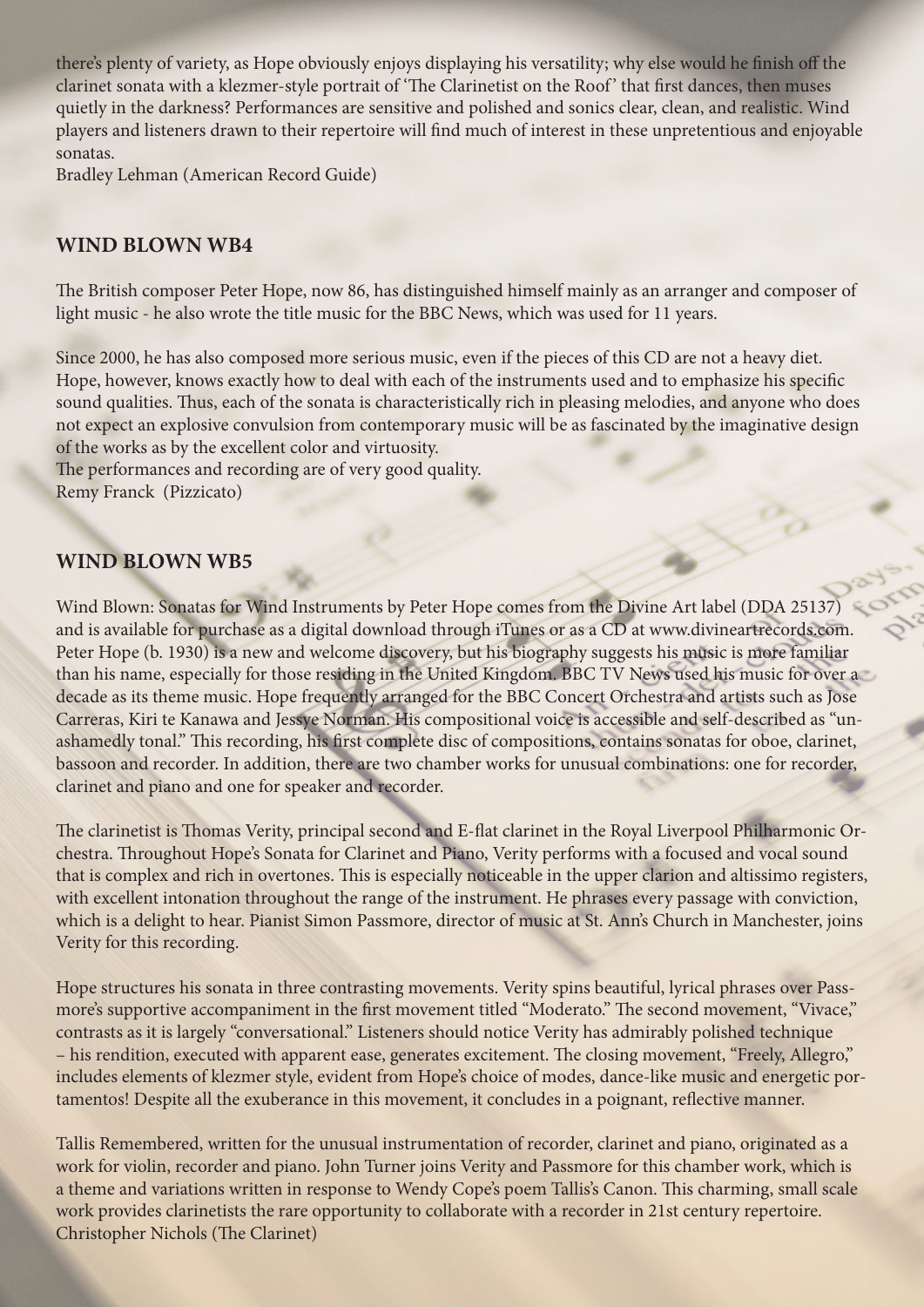#### **Songs and Chamber Music CD**

Two reviews of "Peter Hope: Songs and Chamber Music:" Dutton CDLX 7192

From International Record Review: November 2007.

Peter Hope is now 77. He has been a prolific composer and arranger since his youth, whose reputation as a master of the lighter side has long been secure, and in that narrow corner of the musical spectrum his sheer versatility and lengthy career have made him something of a household name. However, the near simultaneous arrival of the millennium and of his seventieth birthday seems to have triggered a change in his outlook. Without in anyway turning his back on previous triumphs, Hope began producing a body of work in a more serious vein. Immediately on writing those words I realise that I am possibly traducing him in at least two ways: first, concert music has never been off his agenda; and second that little word 'serious' really does prejudice proper discussion of his music. On the evidence of the five delightful pieces recorded on this most welcome release, from a source (Dutton) which must increasingly be regarded as essential in the search for lost gems of British music, the composer plumbs his own particular vein of inspiration: the brow is seldom furrowed for long, the music is often fresh, energetic, spontaneous accessible. It is beautifully varied and immensely well crafted and never feels commercial: it is not light music, and for me avoids any sense of easy pastiche or pastoralism.

All five works date from after 2000, the most recent, a serenade for String Trio in five short movements, from his seventy – fifth birthday year. It starts with a bustling march, and there follow four further pieces, all with character- titles such as scherzetto or waltz: but (and this is what I admire most) each is much more than that. The tango is distinctly dark-hued, the waltz is bittersweet, the rondo lopes along in five-four time. Then, recorder, cello and harpsichord may be more suggestive of the Baroque than of today, but the 'Bramall Hall Dances' for this combination offers more than first appearances would suggest: the frenetic ostinato

movement at it's centre is truly exhilarating. Baroque ensembles seeking a modern counterweight for their repertoire could do worse than look at these neat pieces. The same combination plus countertenor voice is used for five short settings of the seventeenth-century poet Robert 'Gather ye rosebuds) Herrick: these are maybe slightly less convincingly differentiated, and James Bowman's timbre is more threadbare than it once was—irritatingly the texts are not in the booklet (though there are five pages of performer biographies) The 15- minute 'Divertimento' for guitar and string trio may look like an occasional piece for a combination seldom encountered, but it's three movements are greatly rewarding, with nice touches such as the substantial cello solo in the Andante. It is much more than an occasional work.

There are terse notes by the composer himself on all the works here, and overall the disk offers the chance of a gratifying encounter with someone who is clearly a very thoughtful musician indeed. Piers Burton – Page

Piers Burton-Page joined the BBC in 1971, beginning a career of over 30 years working mostly for BBC Radio 3. These days he continues as a freelance producer, as well as with occasional presentation work and a growing career as a speaker on music. His particular interests are opera and British music of the past 100 years, and in 1994 he published Philharmonic Concerto, the authorized biography of Sir Malcolm Arnold. He is currently working on a book provisionally called Unfinished Symphonies.

### **American Record Guide May/June 2008**

….. Everything here resonates the song, the lyric – the delightfully phrased melody. Hope's "Serenade" is for string trio in five movements that are really dances. Nothing here sounds particularly British or derived from British folk melodies such as Arnolds wonderful dances on Chandos 85671; they just canter along. Perhaps the true surprise here is "Bramall Hall Dances" for recorder, harpsichord and cello(2001). These are unabashed dances driven by a capering recorder with a dainty (but not baroque) harpsichord in the background. The cello here is for depth, but is sometimes more recessed than I think was intended. That fact does not detract from the pleasure of this piece (which in 1 threatens to launch into a pop cadence that reveals just how much Hope knows the music of the 20th century – all of it.)

Four Sketches is for Oboe, Bassoon and Piano (2002): the lyricism is carried by the oboe and bassoon (one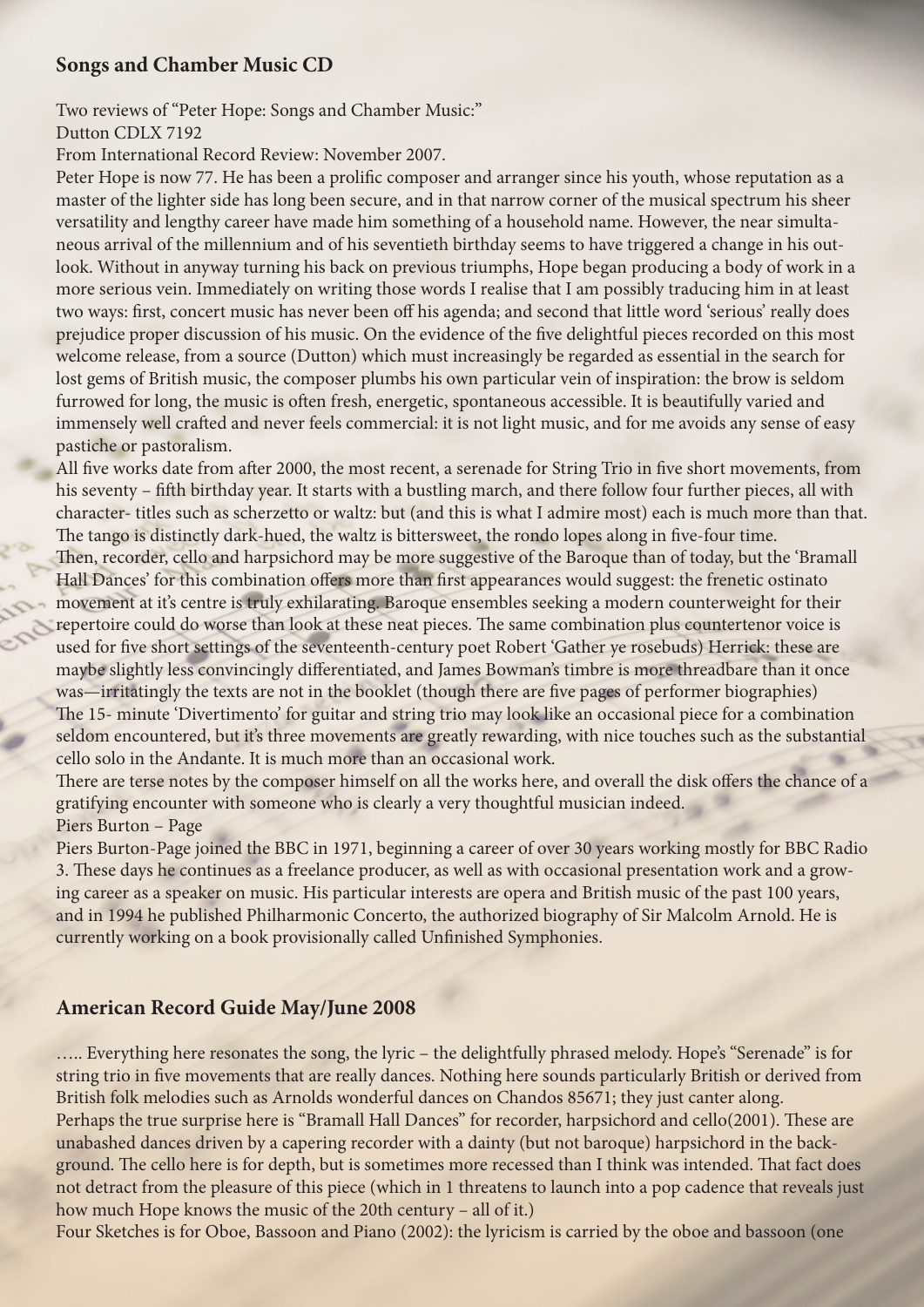playing off the other). This work is a bit more melancholy and truly romantic (in every good sense of that word).

The most unusual work here is "A Herrick Garland" for countertenor, recorder, harpsichord and cello(2003) based on poems by Robert Herrick. The piece was written for (and is here sung by) James Bowman but despite the poetry, the harpsichord, the recorder and the countertenor, nothing here sounds even remotely like Renaissance or Elizabethan music. I cannot judge the skill or artistry of Bowman's singing.

The musical culture that used countertenors is foreign to me – my tastes being much more in this century and the last. But I will say that I enjoyed the piece. I did miss having the poems in the booklet to follow. Mr. Bowman's enunciation isn't that clear. This work and the Bramall Hall Dances are very contemporary, despite the use of recorders and harpsichords.

The final work here is the Divertimento for guitar and string trio(2001):like every other work here , it is infused with dance rhythms and rising and falling falling lyrical moods and shows off Hope's ability to choose melody over virtuosity, song over statement. As usual with Dutton Laboratories, this is a gorgeous recording (except for the slightly recessed cello in "Bramall Hall Dances). I am glad to get to know the music. Cook

#### **Recorder Concerto CD**

British Recorder Concertos: works by Peter Hope, David Beck, Hans Gal, David Ellis, Ian Parrott and David Dubery

John Turner – recorder; Richard Howarth – leader and solo violin; Eira Lynn Jones harp; Janet Fulton – percussion; conducted by Philip McKenzie

Dutton Epoch CDLX 7154 (T.T.79:51)

The genre of the recorder concerto has, since it's re-establishment in the twentieth century, resulted in a wealth of highly creative music of almost endless variety and form. This very welcome disc of concerted works for recorder, that all inhabit a mainly mainstream musical idiom, demonstrates this most emphatically. Peter Hope's Concerto for the recorder, strings, harp and percussion ("Birthday Concerto") was composed in 2003 for John Turner's 60th birthday and makes use of bass to sopranino instruments. Early in his musical career Hope worked with master of light music, Ernest Tomlinson and this is perhaps evident in the underlying lyricism of this brilliantly scored and immediately attractive work. It also contains some innovative effects: rapidly repeated notes on the recorder in combination with similar figuration on xylophone add sparkle in the first movement (and indeed the last). The middle movement (Intermezzo) opens with a languid melody for bass recorder over a gentle accompaniment for harp and strings. A contrasting and impassioned melody for the strings forms a central interlude above which the sopranino weaves a web of birdsong, before a recapitulation of the bass recorder melody brings this beautiful movement to a close. The finale (Tarantella) brims with repeated note energy (somewhat similar in feel to the Ostinato I Hope's Bramall Hall dances, but in triple rather than duple time). The momentum is further propelled by conga drums (shades of Sir Malcolm Arnold) and clattering xylophone the closing bars are sheer bravura. The Recorder Magazine Autumn 2005

#### **Audio Review – Neapolitan Songs Neopolitan Songs**

By Steve Ettinger Jose Carreras :- www.JCarreras.com The most beautiful song recital – ever!! Phillips 400 015-2 Now fans, some of you probably don't have this magnificent album, it's been out or print for a while, but